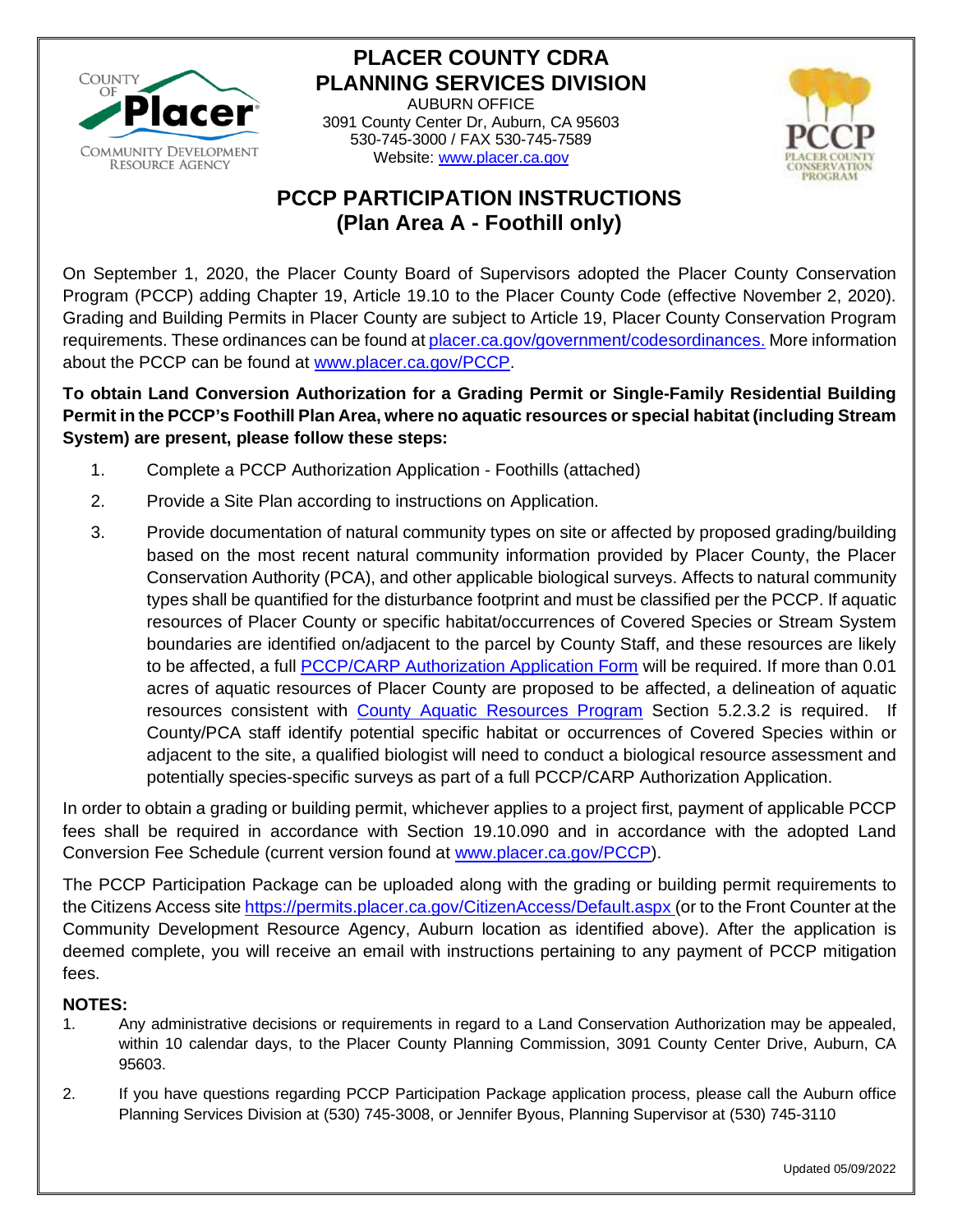



# **PLACER COUNTY CONSERVATION PROGRAM PCCP AUTHORIZATION APPLICATION - FOOTHILLS**

Note: To be used only for Single Family Dwelling or Grading Permits in the Foothill Plan area where there are no aquatic resources or specific species habitats on site (including ponds, wetlands and streams, and elderberry shrubs).

| <b>GENERAL APPLICATION INFORMATION</b>                   |  |  |            |  |
|----------------------------------------------------------|--|--|------------|--|
| 1. Project name                                          |  |  |            |  |
| 2. Submittal date                                        |  |  |            |  |
| 3. Application file number<br>(assigned by jurisdiction) |  |  |            |  |
| <b>CONTACT INFORMATION</b>                               |  |  |            |  |
| <b>Property Owner(s)</b>                                 |  |  |            |  |
| 4. Property owner name(s)                                |  |  |            |  |
| 5. Mailing address (street)                              |  |  |            |  |
| (city, state, zip code)                                  |  |  |            |  |
| 6. Phone                                                 |  |  | 7. Mobile  |  |
| 8. Email                                                 |  |  |            |  |
| <b>Project Agent/Applicant</b>                           |  |  |            |  |
| Company/Organization<br>9.                               |  |  |            |  |
| 10. Representative's name                                |  |  |            |  |
| 11. Mailing address (street)                             |  |  |            |  |
| (city, state, zip code)                                  |  |  |            |  |
| 12. Phone                                                |  |  | 13. Mobile |  |
| 14. Email                                                |  |  |            |  |

| <b>PROJECT DESCRIPTION AND SITE MAP</b>  |  |  |
|------------------------------------------|--|--|
| 1. Project's street address              |  |  |
| (city, state, zip code)                  |  |  |
| 2. Assessor's parcel number(s)           |  |  |
| 3a. Total acreage of parcel              |  |  |
| 3b. Total acreage of proposed<br>project |  |  |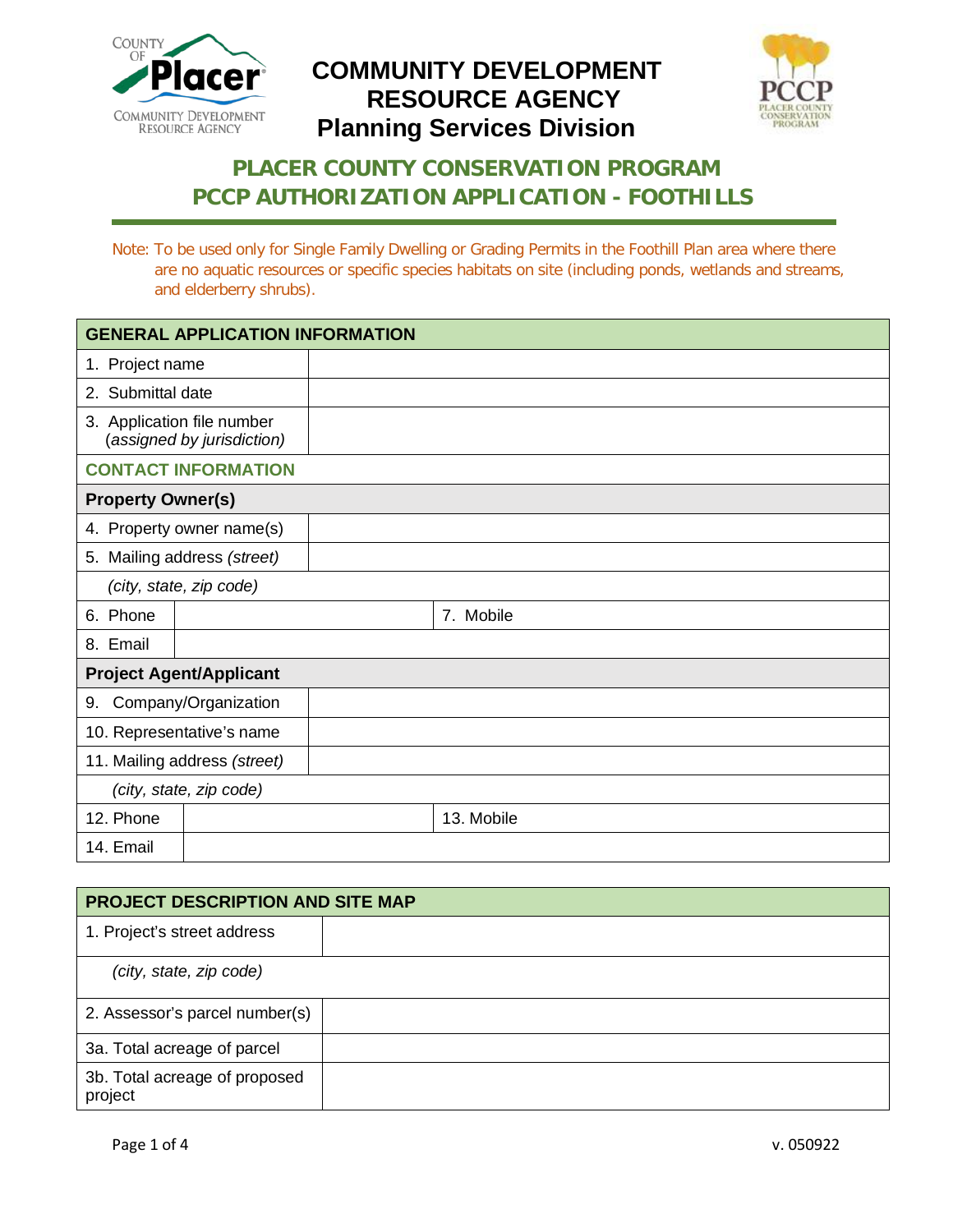



| 4. What land conversion<br>authorization(s) are you<br>seeking for your project? | $\Box$ Single Family Dwelling Permit<br>$\Box$ Grading Permit                                     |  |
|----------------------------------------------------------------------------------|---------------------------------------------------------------------------------------------------|--|
| 5. PCCP Coverage Area                                                            | $\Box$ Foothills Potential Future Growth (PFG)<br>$\Box$ Foothills Reserve Acquisition Area (RAA) |  |

6. Provide a brief project description:

7. Provide a site plan showing:

- Base Land Cover: find your property's Land Cover [here,](https://maps.placer.ca.gov/Html5viewer/index.html?viewer=PCCP.PCCP) or visit <https://maps.placer.ca.gov/Html5viewer/index.html?viewer=PCCP.PCCP> and enter your address or Assessor's Parcel Number
- Existing disturbed area (e.g. paved or gravel driveways, existing structures, patios, covered areas, etc.)
- Proposed new development (e.g. new paved or gravel driveways, new structures, patios, covered areas, etc.)
- Include a table showing square footage of existing and proposed square footage.

| <b>BIOLOGICAL RESOURCES</b>                                       | Yes | <b>No</b> |
|-------------------------------------------------------------------|-----|-----------|
| 1. Are there any elderberry shrubs onsite?                        |     |           |
| 2. Has there ever been an occurrence of a Covered Species onsite? |     |           |
| 3. Are there any drainage swales or potential wetlands onsite?    |     |           |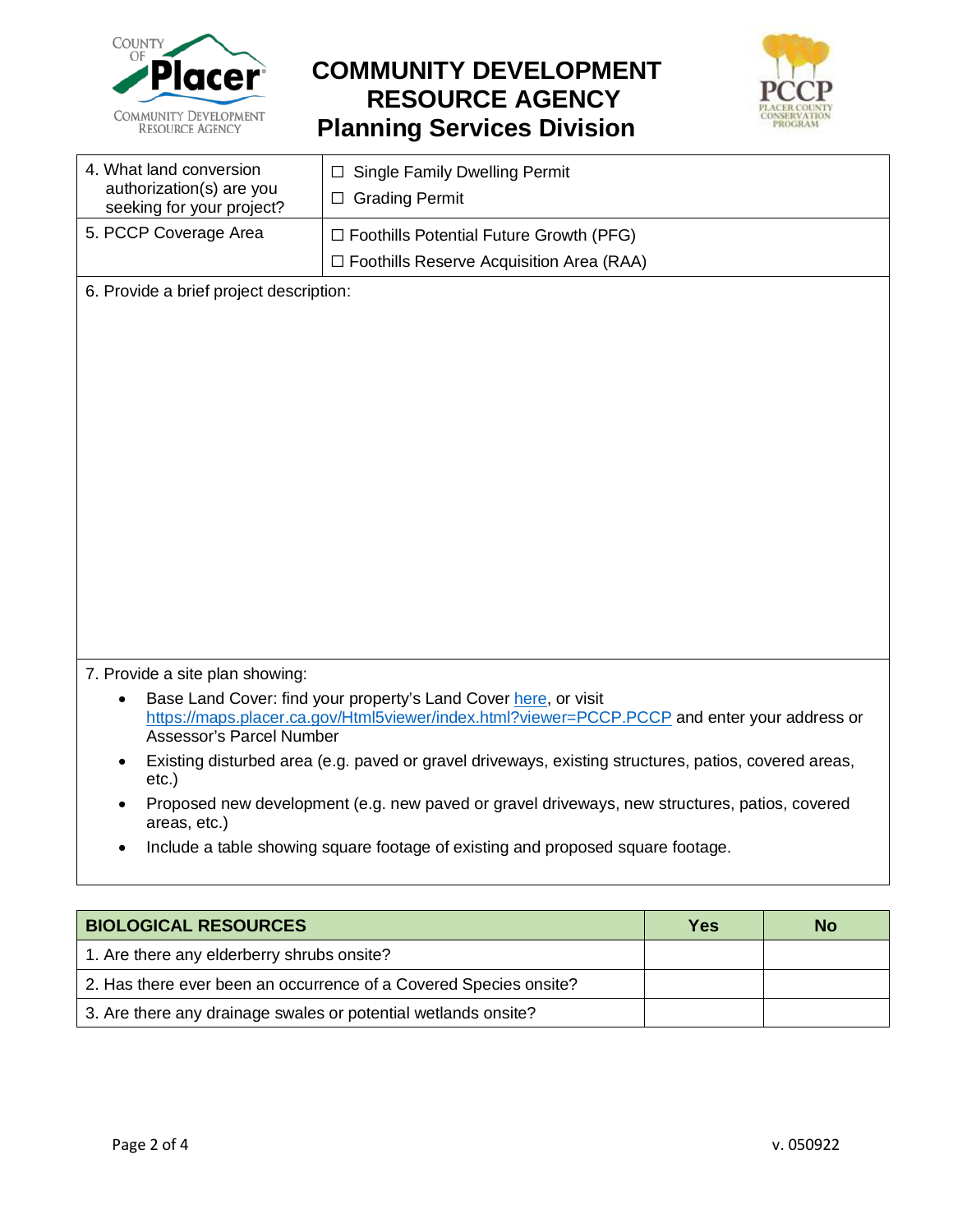



### **NATURAL COMMUNITY AND LAND COVER CONVERSION\* (FOR STAFF USE ONLY)** *Planner required to perform a due-diligence search of CNDDB, verify land cover designation, check for Stream System, and fill out a Master Conditions on Covered Activities Checklist.* Oak Woodland Direct Impact Acreage or Sq ft. Blue Oak Woodland Foothill Chaparral Interior Live Oak Woodland Mixed Oak Woodland Oak Savanna Oak-Foothill Pine Woodland Rock Outcrops Valley Oak Woodland Valley Oak Woodland Grassland Annual Grassland Pasture Agriculture Cropland Orchard Vineyard Urban Communities Rural Residential Rural Residential Forested Urban/Suburban (includes roads) \*If the parcel contains any of the following community types, a Full PCCP/CARP Application may be

required: Vernal Pool Complex, Aquatic/wetland Complex, Riverine/Riparian Complex

| <b>SIGNATURES</b>                                |       |  |       |  |
|--------------------------------------------------|-------|--|-------|--|
| Property owner contact<br>information            | Name  |  |       |  |
|                                                  | Phone |  | Email |  |
| Property owner signature                         |       |  | Date  |  |
| Agent/consultant name and<br>contact information | Name  |  |       |  |
|                                                  | Phone |  | Email |  |
| Agent/consultant signature                       |       |  | Date  |  |